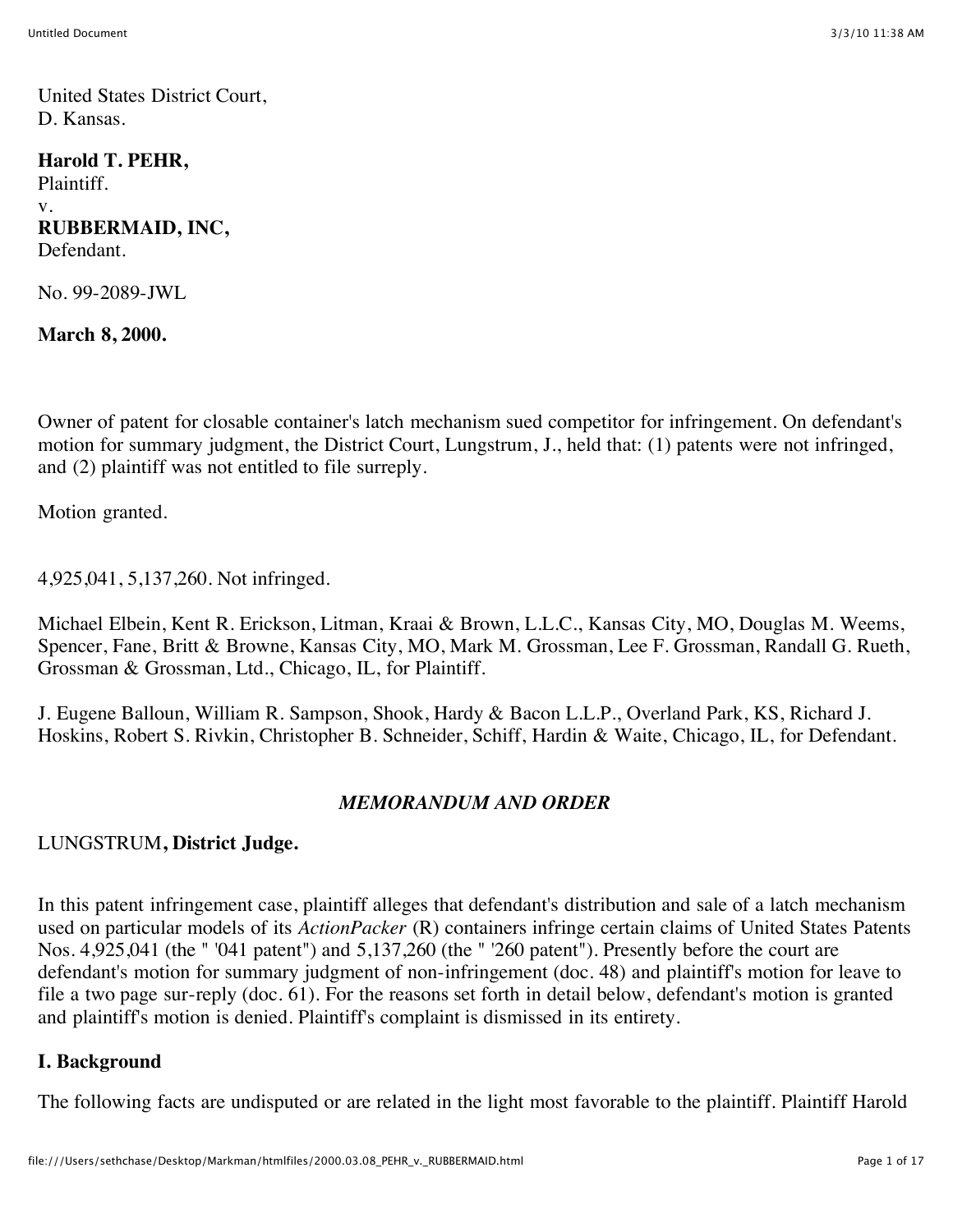T. Pehr ("Pehr") designs container latch and closure mechanisms. On February 26, 1988, plaintiff applied for a patent on one of his newly-developed container closure devices. Mr. Pehr's invention was designed to make containers more "child-resistant" but still relatively simple for adults of limited manual dexterity to open. While Mr. Pehr's application was pending, he filed two continuation patent applications on his latch mechanism invention. On May 15, 1990, United States Patent No. 4,925,041, entitled "Closure for Container," was issued by the United States Patent and Trademark Office ("PTO") in favor of Mr. Pehr. Approximately two years later, on August 11, 1992, the PTO granted United States Patent No. 5,137,260, entitled "Child Resistant Container with Flush Latched Closure," on Mr. Pehr's second continuation application.

At some point in December of 1997, defendant Rubbermaid, Inc. ("Rubbermaid") introduced its line of *ActionPacker* (R) products. The *ActionPacker* (R) products line is comprised of plastic storage containers, various models of which, according to plaintiff, infringe certain claims of the '041 and '260 patents by incorporating a latch mechanism very similar to that disclosed by the '041 and '260 patents. More specifically, plaintiff alleges that the accused devices infringe claim 4 of the '041 patent, and claims 1-3 of the '260 patent.

Claim 4 of the '041 patent reads as follows:

In a latch mechanism for securing a closure member to a container body including a latch secured at one end thereof to a first of the closure member or the container body; said closure member and said container body being movable relative to each other between an open and a closed configuration, the improvement comprising wherein:

(a) said latch comprises an elongate tongue having a rear surface and having a tooth extending outwardly opposite said rear surface from near a distal end thereof and further having a ridge extending outwardly opposite said rear surface across said tongue generally parallel to and in a spaced relation to said tooth; and

(b) the second of the closure member or the container body having extending therefrom a bar; said bar being positioned such that, when said latch is in the closed configuration thereof, said bar is positioned between said tooth and said ridge such that a user, to open said latch mechanism, must manually bias the distal end of said latch to bend the latch rearwardly relative to said bar such that said tooth clears said bar while simultaneously lifting said closure member relative to said container body; said ridge inhibiting a user from opening the latch mechanism by simultaneously pushing inward on said tongue and upward on said latch mechanism such that the user must push on said tongue near said tooth while simultaneously lifting said closure member at a spaced location from said tooth requiring substantial manual dexterity.

'041 patent. Illustrative of the mechanism claimed in the '041 patent is the following drawing taken from the '041 patent specification:

**\*1225**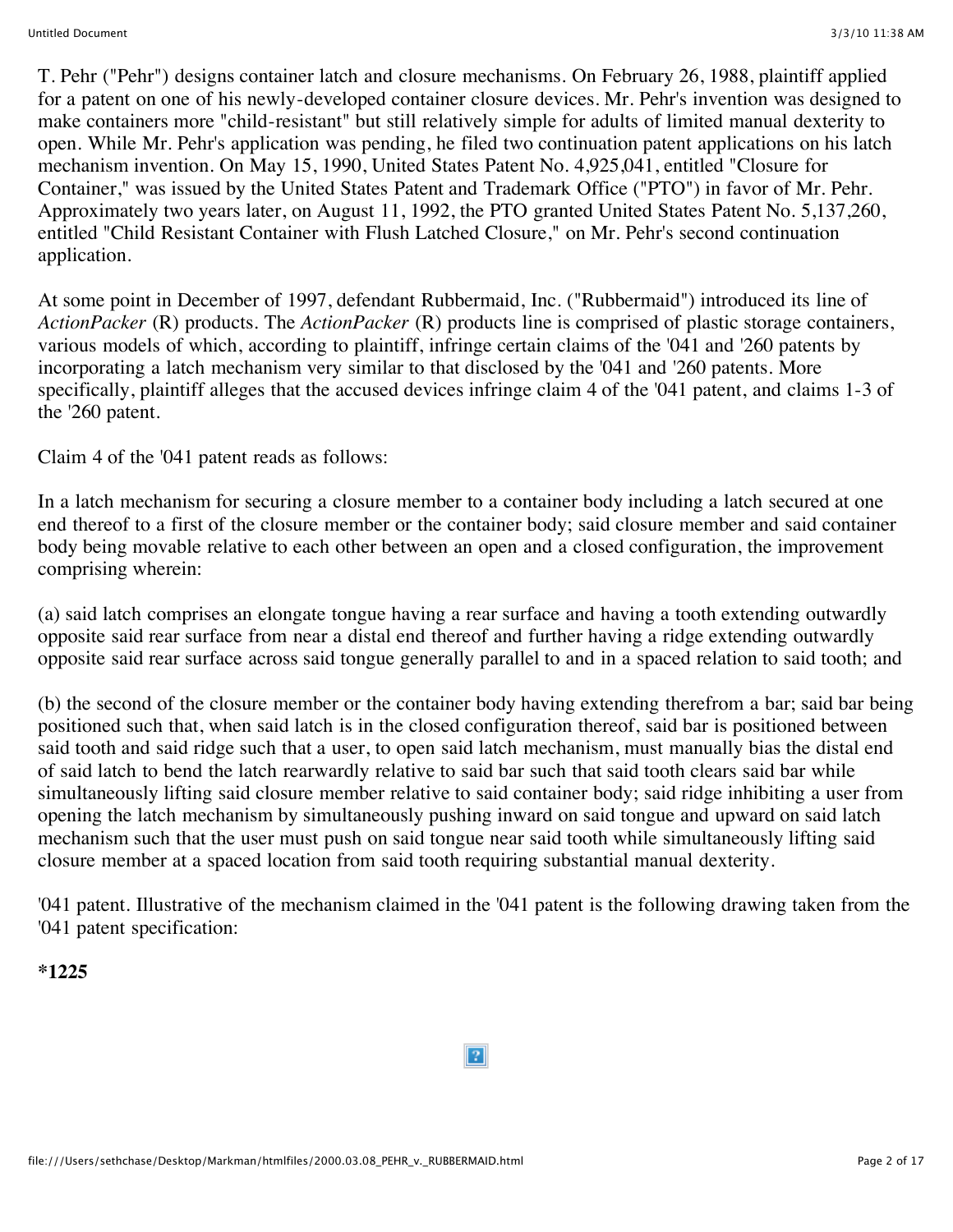Additionally, and as set forth above, plaintiff alleges that the accused products infringe claims 1-3 of the '260 patent. Those claims read as follows:

[Claim 1:] A child resistant latch mechanism for removably latching a closure member hinged to a container body and comprising:

(a) a resilient and elongate latch tongue including pawl means forming a recess thereacross;

(b) a bar sized and shaped to be received substantially entirely and flushly within said recess;

(c) said bar being positioned on one of said closure member or said container body and in spaced relation thereto; and

(d) said tongue being connected at a first and thereof to the other of said closure member on said container body and having a distal second end opposite said first end; said tongue being flexible between said first and second ends and said recess being located between and in spaced relationship to both of said first and second tongue ends, such that when said bar is positioned in said recess said closure member is latched to said container body inhibiting grasping access to said bar for aid in opening said closure member and said tongue distal second end is exposed to direct manual manipulation by a user; said tongue being engageable by a user and flexed by direct manipulating away from said bar when said bar is positioned in said recess so as to expose said bar to direct manipulation by a user and so as to release said pawl means therefrom to enable a user to thereafter separate said tongue from said bar and open said closure member.

[Claim 2:] A mechanism as set forth in claim 1 and including:

(a) said closure member having a depending peripheral rim;

(b) said container body having a peripheral shoulder engaged by said rim when said closure member is closed upon said container body; and

(c) said rim and said shoulder being cooperatively configured to inhibit prying access to said rim to thereby release said closure member from said container.

[Claim 3:] A mechanism as set forth in claim 1 and including:

(a) hinge means pivotally connecting said closure member to said container body, said hinge means being configured to inhibit separation of said closure member from said container body when said closure member is closed upon said container body and to allow separation of said closure member from said container body when said closure member is pivoted open from said container body.

'260 patent. Illustrative of the latch closure mechanism claimed in the '260 patent is the following figure taken from the '260 patent specification: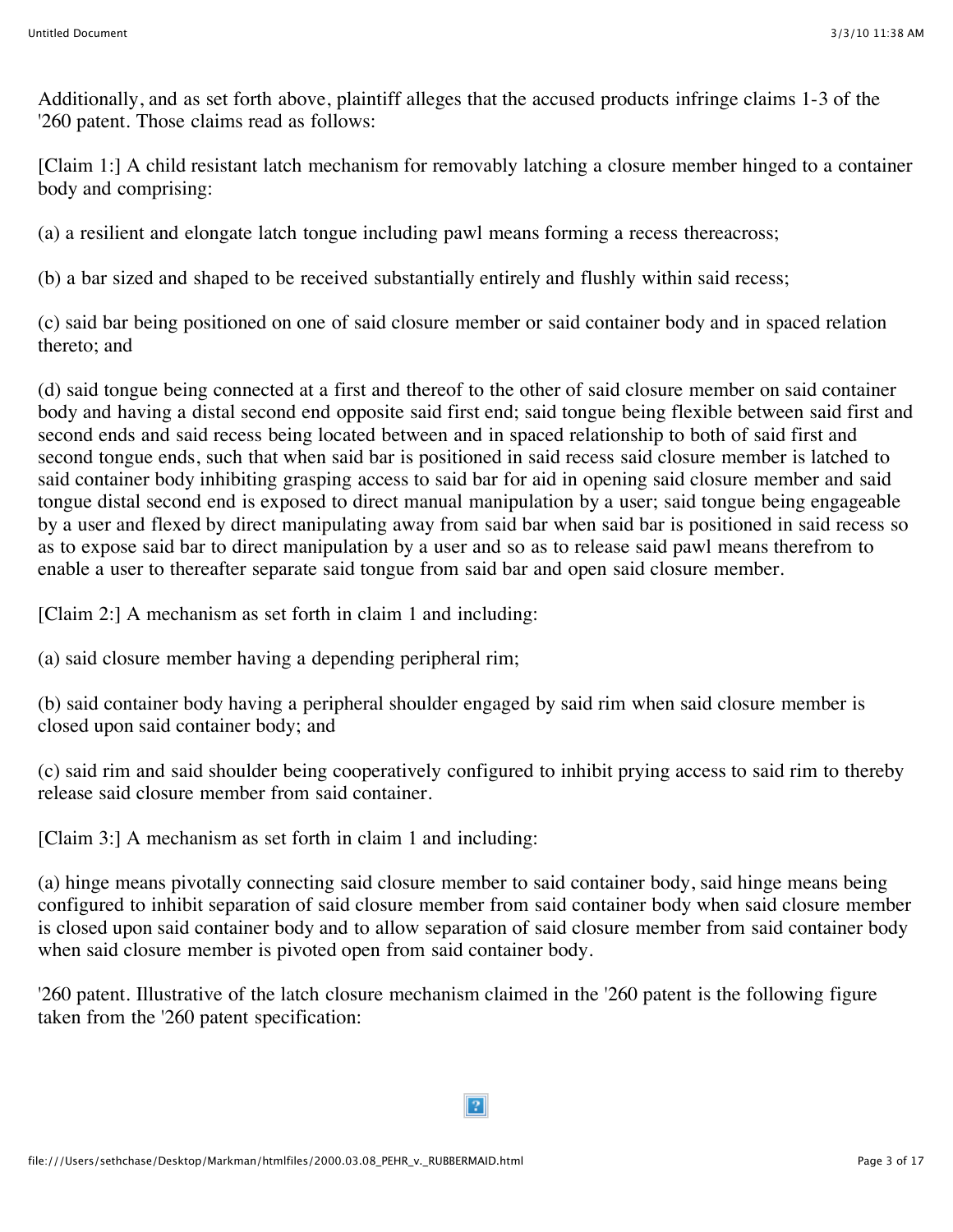# **II. Legal Standard**

Summary judgment is appropriate if the moving party demonstrates that there is "no genuine issue as to any material fact" and that it is "entitled to a judgment as a matter of law." Fed.R.Civ.P. 56(c). In applying this standard, the court views the evidence and all reasonable inferences therefrom in the light most favorable to the nonmoving party. Adler v. Wal-Mart Stores, Inc., 144 F.3d 664, 670 (10th Cir.1998) (citing Matsushita Elec. Indus. Co. v. Zenith Radio Corp., 475 U.S. 574, 587, 106 S.Ct. 1348, 89 L.Ed.2d 538 (1986)). A fact is "material" if, under the applicable substantive law, it is "essential to the proper disposition of the claim." *Id.* (citing Anderson v. Liberty Lobby, Inc., 477 U.S. 242, 248, 106 S.Ct. 2505, 91 L.Ed.2d 202 (1986)). An issue of fact is "genuine" if "there is sufficient evidence on each side so that a rational trier of fact could resolve the issue either way." *Id.* (citing Anderson, 477 U.S. at 248, 106 S.Ct. 2505).

The moving party bears the initial burden of demonstrating an absence of a genuine issue of material fact and entitlement to judgment as a matter of law. *Id.* at 670-71. In attempting to meet that standard, a movant that does not bear the ultimate burden of persuasion at trial need not negate the other party's claim; rather, the movant need simply point out to the court a lack of evidence for the other party on an essential element of that party's claim. *Id.* at 671 (citing Celotex Corp. v. Catrett, 477 U.S. 317, 325, 106 S.Ct. 2548, 91 L.Ed.2d 265 (1986)).

Once the movant has met this initial burden, the burden shifts to the nonmoving party to "set forth specific facts showing that there is a genuine issue for trial." Anderson, 477 U.S. at 256, 106 S.Ct. 2505; *see* Adler, 144 F.3d at 671 n. 1 (concerning shifting burdens on summary judgment). The nonmoving party may not simply rest upon its pleadings to satisfy its burden. Anderson, 477 U.S. at 256, 106 S.Ct. 2505. Rather, the nonmoving party must "set forth specific facts that would be admissible in evidence in the event of trial from which a rational trier of fact could find for the nonmovant." Adler, 144 F.3d at 671. "To accomplish this, the facts must be identified by reference to affidavits, deposition transcripts, or specific exhibits incorporated therein." *Id.*

[1] In an action for patent infringement, the plaintiff bears "the burden of proving infringement by a preponderance of the evidence." Kegel Co., Inc. v. AMF Bowling, Inc., 127 F.3d 1420, 1425 (Fed.Cir.1997). Thus, to defeat Rubbermaid's motion for summary judgment of non-infringement, Pehr must show that "the evidence is such that a reasonable jury could return a verdict for [Pehr]." Anderson, 477 U.S. at 248, 106 S.Ct. 2505.

Finally, the court notes that summary judgment is not a "disfavored procedural shortcut;" rather, it is an important procedure "designed to secure the just, speedy and inexpensive determination of every action." Celotex, 477 U.S. at 327, 106 S.Ct. 2548 (quoting Fed.R.Civ.P. 1).

## **III. Analysis**

[2] [3] [4] The determination of whether an accused device infringes another's patent involves a two-part inquiry. Vivid Technologies, Inc. v. American Science & Engineering, Inc., 200 F.3d 795, 803 (Fed.Cir.1999) (citing Markman v. Westview Instruments, Inc., 52 F.3d 967, 976 (Fed.Cir.1995), *aff'd,* 517 U.S. 370, 116 S.Ct. 1384, 134 L.Ed.2d 577 (1996)). First, the court must construe the patent to determine, as a matter of law, the scope and meaning of its claims. *Id.* Second, the claims as construed must be compared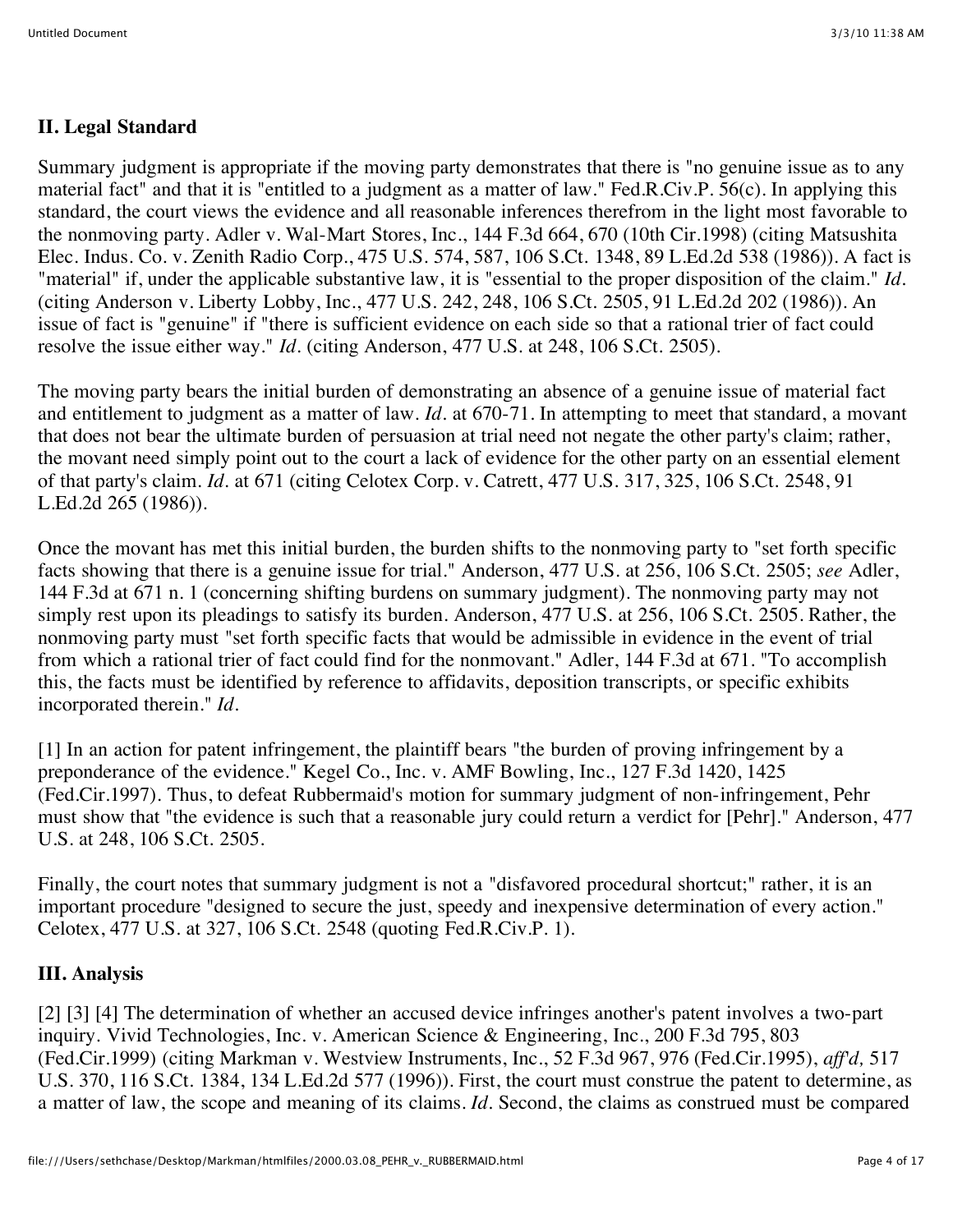to the allegedly infringing product or method to determine whether the patent's claims are infringed. *Id.* The second step of the infringement analysis is a question of fact. *Id.* Even so, as noted by the *Vivid Technologies* court, "[i]t is well recognized that the construction of the claims may resolve some or all of the issues of infringement." *Id.* Thus, "[w]here the parties do not dispute any relevant facts regarding the accused product ... but disagree over possibleclaim interpretations, the question of literal infringement collapses into claim construction and is amenable to summary judgment." General Mills, Inc. v. Hunt-Wesson, Inc., 103 F.3d 978, 983 (Fed.Cir.1997).

# **A. Claim Construction**

[5] [6] As set forth above, the first step in the infringement analysis requires the court to determine the scope of the claims set forth in the patent-in-suit. In construing the claims of a patent, the "court should first look to the intrinsic evidence, i.e., the patent itself, its claims, written description, and, if in evidence, the prosecution history." Karlin Tech. Inc. v. Surgical Dynamics, Inc., 177 F.3d 968, 971 (Fed.Cir.1999). The claim terms are to be accorded their plain and ordinary meaning unless it is apparent that the inventor intended to use them differently. National Recovery Technologies, Inc. v. Magnetic Separation Systems, Inc., 166 F.3d 1190, 1195 (Fed.Cir.1999). The court "may look to the written description to define a term already in a claim limitation, for a claim must be read in view of the specification of which it is a part." Renishaw PLC v. Marposs Societa' per Azioni, 158 F.3d 1243, 1248 (Fed.Cir.1998). "However, the resulting claim interpretation must, in the end, accord with the words chosen by the patentee to stake out the boundary of the claimed property." Id. at 1248 (citation omitted).

[7] If necessary, the court may also, in its discretion, consider extrinsic evidence such as expert and inventor testimony, dictionaries, and learned treatises. Key Pharmaceuticals v. Hercon Laboratories Corp., 161 F.3d 709, 716 (Fed.Cir.1998); Markman v. Westview Instruments, Inc., 52 F.3d 967, 980 (Fed.Cir.1995) ("Extrinsic evidence consists of all evidence external to the patent and prosecution history, including expert and inventor testimony, dictionaries, and learned treatises.") Extrinsic evidence, however, is only to be used as an aid to the judge in understanding the patented technology, not for varying the meaning of the claim terms. EMI Group North America, Inc. v. Intel Corp., 157 F.3d 887, 892 (Fed.Cir.1998). Once the court arrives at an understanding of the claim language, the court must pronounce the meaning of that language as a matter of law. *Id.*

## *1.* The '041 Patent

It is undisputed that the plaintiff's latch mechanism is comprised of the following basic parts: a container body, a lid with a latch bar, an elongated "tongue" structure, a "tooth" located on the distal, or top, end of the tongue, and a lower ridge which extends outwardly opposite the tongue. The tooth and lower ridge together form the upper and lower boundaries of a recess or indentation into which the latch bar structure of the lid fits to lock the container in a closed configuration. To open, or disengage, the latch mechanism, the user must manually flex or bias the distal end of the elongated tongue in a backward direction so that the tooth of the tongue structure can clear the latch bar of the lid.

According to the parties, the relevant portion of claim 4 of the '041 patent involves the following language:

said latch comprises an elongate tongue ... *having a ridge extending outwardly opposite said rear surface across said tongue generally parallel to and in a spaced relation to said tooth....*

'041 patent (emphasis added).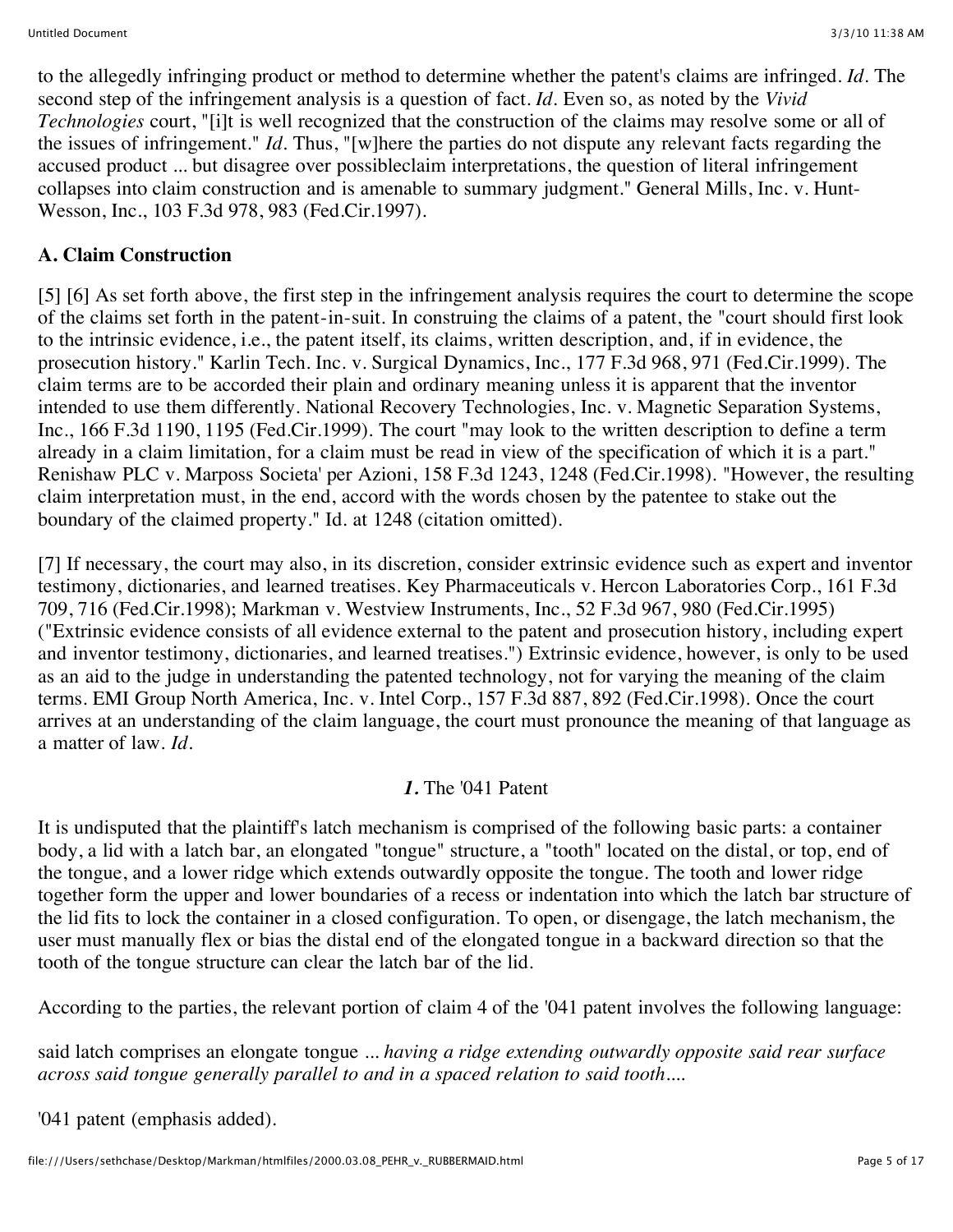In its papers, Rubbermaid asserts that the key word set forth in claim 4 is the word "having," and thus requests the court to interpret that term. "Having" is not specifically defined in the claim, the patent, or the prosecution history. Consequently, and because "[c]ommon words, unless the context suggests otherwise, should be interpreted according to their ordinary meaning," Desper Products, Inc. v. QSound Labs, Inc., 157 F.3d 1325, 1336 (Fed.Cir.1998), defendant urges the court to consult, and ultimately adopt, the dictionary definition of the term.

"Having" is the present participle of the verb "have." As defined by Webster's Collegiate Dictionary, "have" is defined as "to hold, include, or contain as a part or whole." Webster's Collegiate Dictionary 533 (10th ed.1999); *accord* Webster's Third New Int'l Dictionary 1039 (1986) (defining "have" as "contain, include"). Plaintiff does not dispute this definition of the word "having," and does not offer an alternate definition of the word. Therefore, because there is no indication that plaintiff intended to assign to the term "having" any meaning other than its plain and ordinary meaning, and further because plaintiff has raised no objection to the court's construction of the term in that manner, the court adopts the dictionary definition of the term. Thus, the court concludes that the term "having," as it is used in claim 4 of the '041 patent, means "to hold, include, or contain as a part or whole."

[8] According the term "having" its plain and ordinary meaning, defendant argues, requires the court to construe claim 4 as limited to latch mechanisms with tongues which contain or include a lower ridge. More specifically, defendant contends that, because claim 4 specifically claims a latch mechanism with a "tongue ... *having* a ridge," that ridge must necessarily be a part of the tongue structure. The court agrees, and therefore construes claim 4 of the '041 patent as claiming latch mechanisms with ridges that are a part of the tongue structure.

As set forth above, plaintiff does not specifically dispute, nor even address the propriety of, defendant's asserted definition of the word "having." Instead, plaintiff's arguments relating to claim construction appear to focus on the word "ridge" as that term appears in claim 4. More specifically, plaintiff contends that "the correct limitations to the term 'ridge' are: (1) that it extends outwardly opposite the rear surface of the tongue, (2) that it extends across the tongue, and (3) that it is generally parallel to and in a spaced relation to the tooth." Pl.Mem. in Opp. at 10.

Defendant does not dispute plaintiff's assertion that the ridge is subject to the above three limitations, and instead explains that, whatever the qualifying characteristics of the "ridge" of the latch mechanism, the ridge must be contained by, i.e., be a part of, the tongue structure itself. To the extent that defendant does not object and in light of the fact that his proposed construction of the characteristics of the "ridge" is supported by the language of claim 4, the court adopts plaintiff's proposed construction with respect to the qualifying attributes of that term. Thus, the "ridge" must (1) extend outwardly opposite the rear surface of the tongue, (2) extend across the tongue, and (3) be generally parallel to and in a spaced relation to the tooth. Contrary to plaintiff's apparent understanding of the issue, however, this construction of the ridge's features does not in any way change the court's conclusion that the ridge must be a part of the tongue structure. FN1 In fact, and as defendant asserts, the "extending outwardly" and "across said tongue" language of claim 4, as it relates to the characteristics of the ridge, supports the conclusion that the ridge must be a part of the tongue structure.

FN1. The court notes that a construction of the word "ridge" also supports defendant's assertion that claim 4 of the '041 patent requires the lower ridge to be a part of the tongue structure. Although the remainder of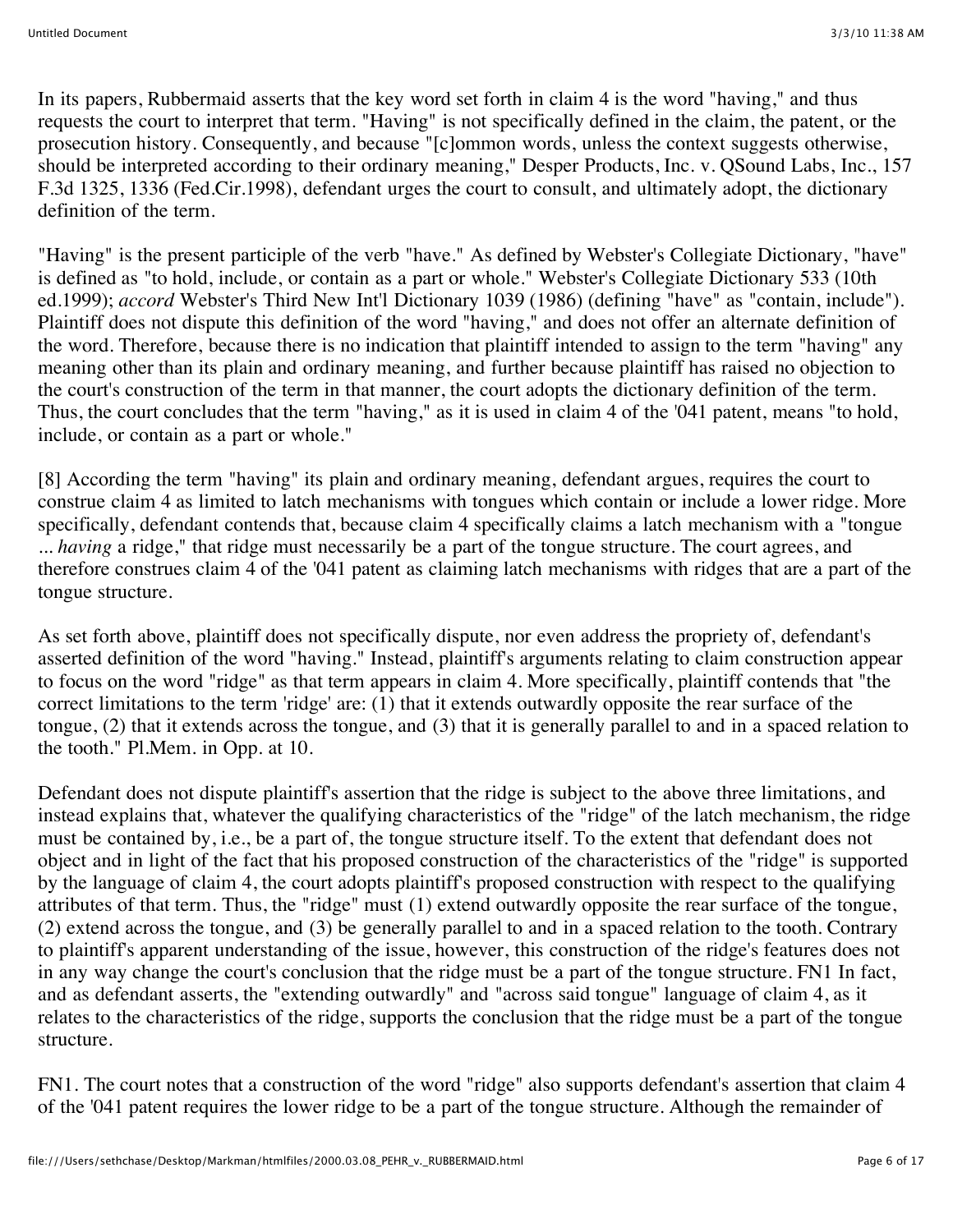claim 4 sets forth the attributes of the particular ridge which "extend[s] outwardly opposite [the] rear surface of the tongue across [the] tongue," it does not specifically define the term "ridge." According to Webster's, a "ridge" is "a small raised line on the surface of metal, cloth, or bone." Webster's Third New Int'l Dictionary 1953; *accord* Webster's Collegiate Dictionary (10th ed.1999) (defining "ridge" as "a raised strip (as of plowed ground)"). Neither party has requested the court to interpret the actual meaning of the term "ridge." Even so, were the court to consider that term in light of its plain and ordinary meaning, it would likely conclude that the term "ridge" also compels the conclusion that the lower "ridge" structure must arise from, or otherwise be a part of, the tongue of the latch mechanism. Indeed, the definition of ridge appears to describe a raised portion of a foundational structure, i.e., the "tongue" in this case. Thus, to be considered a "ridge," it appears that a structure must be an elevated or raised portion of the tongue. The alternative meanings accorded the word "ridge" each support the conclusion that a "ridge" arises from, or erupts out of, a base surface such as the ground. *See* Webster's Third New Int'l Dictionary 1953 (further defining "ridge" as "an elevated body part projecting from a surface ... a range of hills or mountains ... a top or upper part ... a raised line or strip (as of ground thrown up by a plow between furrows)"). Read in the context of claim 4, the "ridge" language connotes a structure arising out of base surface, in this case, the tongue.

As with the "having" term, plaintiff does not challenge defendant's suggestion that the terms "extending" and "outwardly" should be accorded their plain and ordinary meanings. Instead, plaintiff merely persists in his blanket assertion that the ridge is only limited by the language set forth in claim 4, (i.e., that the ridge (1) extends outwardly opposite the rear surface of the tongue, (2) that it extends across the tongue, and (3) that it is generally parallel to and in a spaced relation to the tooth.) Plaintiff's assertions are unhelpful, however, because they offer the court no assistance in construing those terms.

According to Webster's, "extending," the present participle of the verb "extend," is defined as "to cause to project in one or more directions: stick out," Webster's Third New International Dictionary 804, and "outwardly" is defined as "on the outside" or "toward the outside: in an outward direction." Id. at 1605. Taken together, and read in the context of claim 4, those words suggest-and, therefore, support the court's construction of the word "having"-that the lower ridge is a part of the tongue structure itself, projecting from or sticking out in an outward direction from the tongue.

Absent any dispute or alternate definition of those terms, and further in light of the lack of any indication from the patent itself that Mr. Pehr intended otherwise, the court accepts defendant's proposed construction of the "extending outwardly" language to mean that the lower ridge must project from the tongue. As set forth above, this construction fully comports with the court's interpretation of the word "having," and, as was the case with that term, is consistent with the illustrations of plaintiff's invention as set forth in the patent specification.

Additionally, while certainly not disagreeing with plaintiff's contention that the ridge must also extend "across said tongue," defendant asserts that construction of the phrase "across said tongue" also supports its contention that the ridge must, in fact, be a part of the tongue structure. That phrase is not defined in the patent, and the court therefore concludes that it is to be interpreted in light of its customary meaning.

According to Webster's, "across" is defined as "in a position reaching from one side to the other." Webster's Collegiate Dictionary 11 (10th ed.1999); *accord* Webster's Third New Int'l Dictionary 20 (1986) (defining across as "so as to cross transversely: crosswise"). As with the other patent terms construed above, plaintiff does not offer an alternative definition with respect to the word "across." Thus, the court interprets that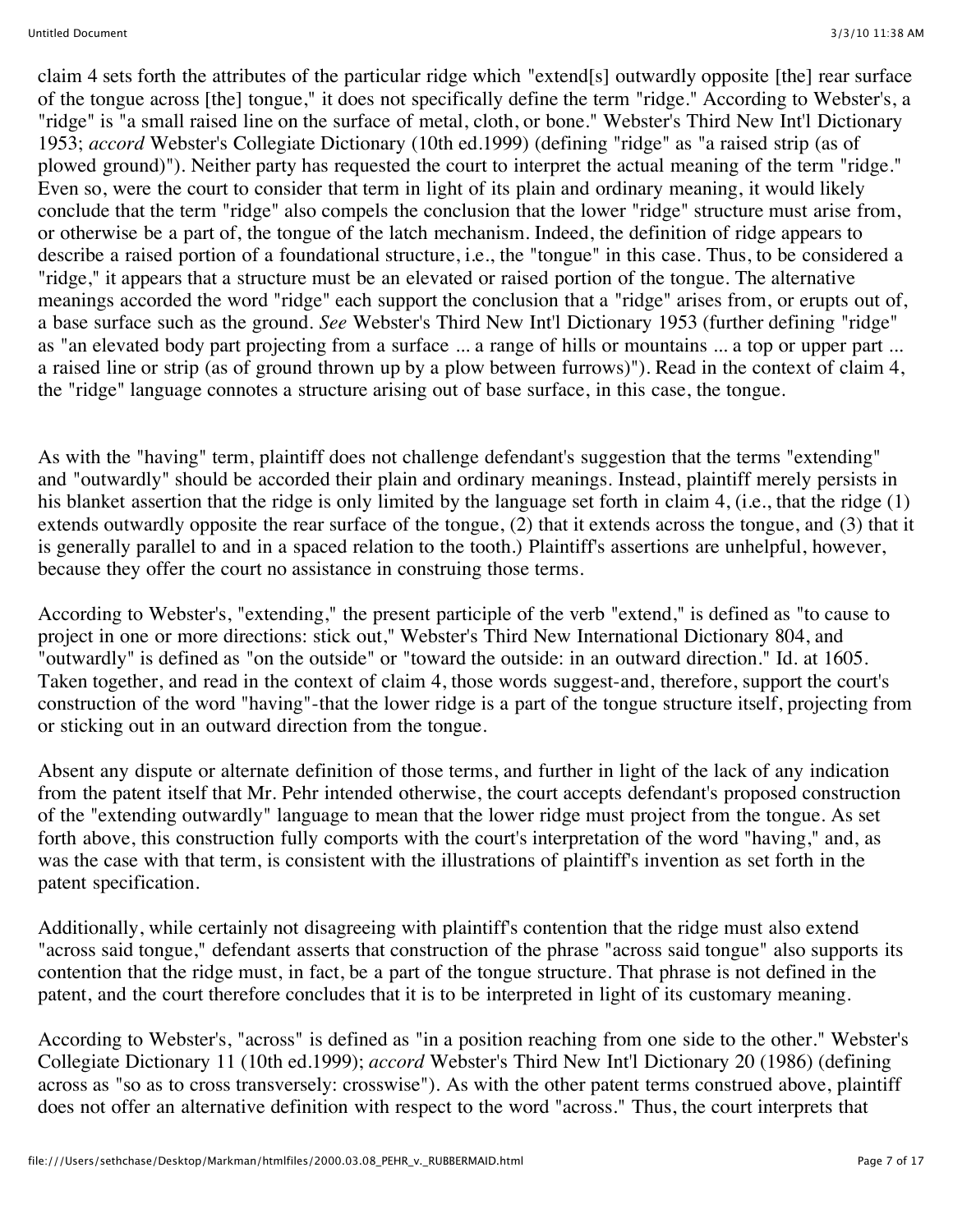term, and, consequently, the phrase "across said tongue," as meaning that the ridge must reach from one side of the tongue to the other.

[9] As set forth above, plaintiff does not specifically dispute defendant's interpretation of the terms "having," "extending outwardly," "across said tongue," or "generally parallel to ... said tooth." In addition to his mere blanket assertion with respect to the three limitations of the term "ridge," plaintiff alternatively attempts to dismiss defendant's contention that claim 4 requires the ridge to be a part of the tongue structure by insisting that such an interpretation is improperly gleaned from the patent illustrations which portray the ridge as a projection of the lower portion of the tongue. Plaintiff is correct in his assertion that the court may not use the patent illustrations or other portions of the specification to limit the scope of the patent claims. *See* Comark Communications, Inc. v. Harris Corp., 156 F.3d 1182, 1186 (Fed.Cir.1998). However, and even though the '041 patent drawings do, in fact, depict latch mechanisms with tongues from which both the tooth and the ridge project, the court is not, by its construction, limiting plaintiff's claims to those illustrations. Instead, the court's construction is limited by the language of the patent itself, and the illustrations are simply consistent with that interpretation. *See* Cortland Line Co., Inc. v. Orvis Co., Inc., 203 F.3d 1351, 1356 (Fed.Cir.2000) (noting that court's construction of patent term was "reinforced by the words and drawings" of the patent). Accordingly, because the court's construction does not rely upon, but is merely consistent with, the illustrations included as a part of the patent specification, plaintiff's argument on this basis is rejected.

#### *2.* The '260 Patent

The '260 patent describes a latch closure mechanism very similar to that disclosed in the '041 patent. The only apparent dispute between the parties regarding the language of that patent involves the following language from claim 1:

(a) a resilient and elongate latch tongue *including pawl means* FN2 *forming a recess thereacross;*

FN2. The court notes that, despite the use of the word "means" in claim 1 of the '260 patent, there is no indication that claim 1 is a so-called means-plus-function claim within the realm of 35 U.S.C. s. 112, para. 6. As a preliminary matter, and as duly pointed out by defendant, no concomitant function is recited as being performed by the pawl means, and thus it does not appear that the claim could qualify under s. 112, para. 6 in any event. In light of the fact that plaintiff did not address the issue in his response to defendant's motion, and because the court does not believe that claim 1 of the '260 patent meets the definition of a means-plus-function claim, the court construes claim 1 in light of ordinary patent claim interpretation principles.

(b) a bar sized and shaped to be received *substantially entirely and flushly* within said recess; '260 patent (emphasis added).

[10] As with the "having" term used in claim 4 of the '041 patent, defendant asserts that the term "including" in claim 1 of the '260 patent requires both the upper and lower portions of the pawl means FN3 to be a part of the tongue structure of the latch mechanism. Because nothing in the claims, the patent specification, or the prosecution history suggests otherwise, and further because plaintiff neither contests defendant's proposed interpretation nor offers an alternate definition of the term "including," the court construes that term in light of its plain and ordinary meaning.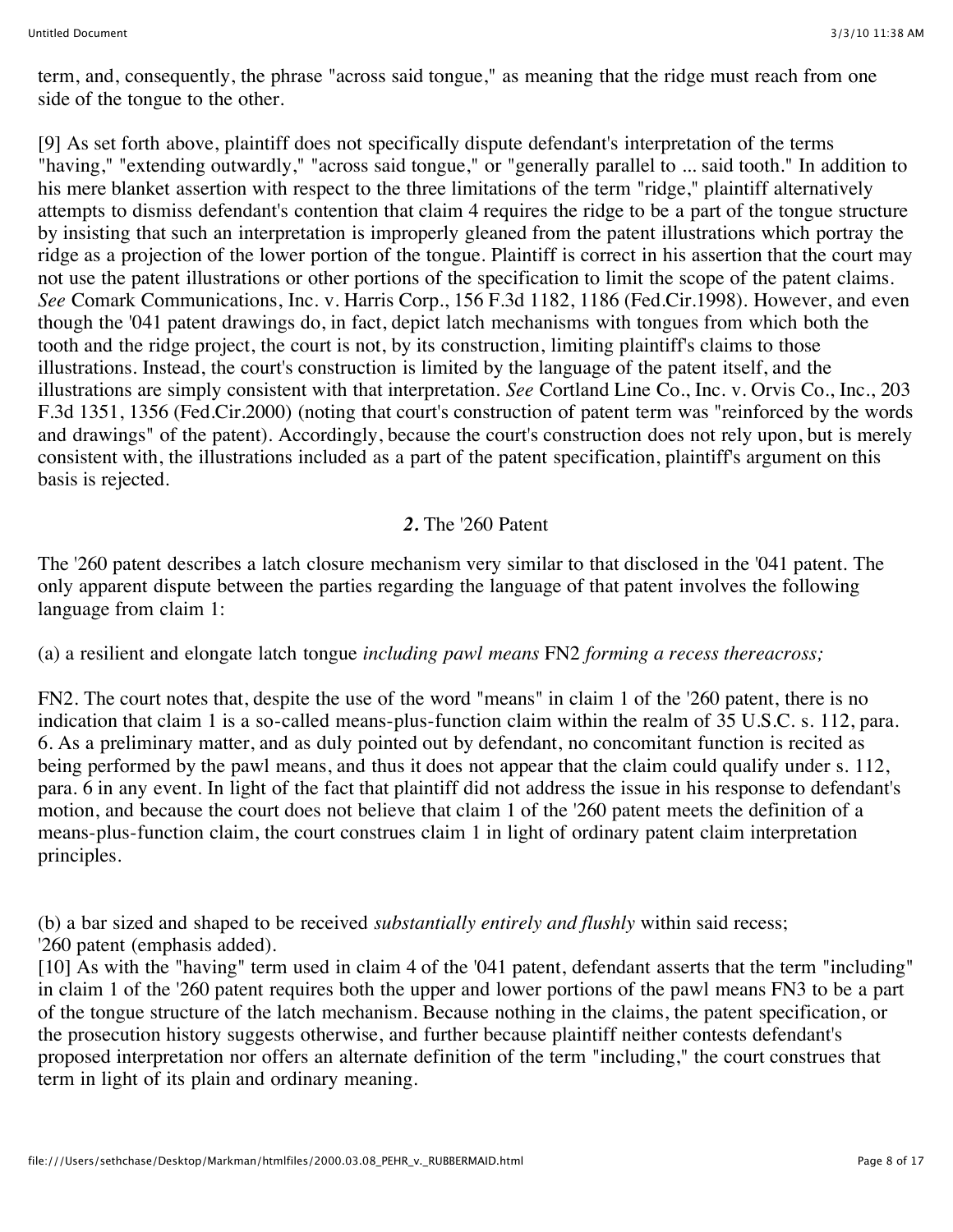FN3. The patent does not specifically define "pawl means." Without objection, defendant offers the following definition of the word "pawl:" "A pivoted catch ... engaging by an edge or hook with a ratchet wheel or a rack ... to prevent reverse motion...." Def.Op.Br. at 13 (quoting Dictionary of Mechanical Engineering (4th ed.1996)); *accord* Webster's Collegiate Dictionary 853 (10th ed.1999) (defining "pawl" as "a pivoted tongue or sliding bolt on one part of a machine that is adapted to fall into notches or interdental spaces on another part (as a ratchet wheel) so as to permit motion in only one direction.")

According to Webster's, "including," the present participle of the verb "include," is defined as "to take in, enfold or comprise as a discrete or subordinate part or item of a larger aggregate, group, or principle." Webster's Third New Int'l Dictionary 1143 (1986); *accord* Webster's Collegiate Dictionary 588 (10th ed.1999) (defining "include" as "to take in or comprise as a part of a whole" or "to contain between or within"). In the absence of any objection from plaintiff, the court construes the term "including" as requiring both the upper and lower portions of the pawl means to be contained by, and therefore to comprise, as a part of the whole, the tongue structure in this case.

The court notes that this construction of the word "including" is entirely consistent with, and therefore reinforced by, the patent illustrations and the language set forth in the patent specification. Indeed, all of the drawings included in the patent description depict tongue structures from which two projections extend. Moreover, the specification expressly states that "[t]he principal objects of the present invention are: ... to provide such a container including a latch tongue *having pawl projections* defining a latch recess...." '260 patent at 3:16-18 (emphasis added). Additionally, in describing three of the patent's illustrations, the specification explains that "[t]he tongue 28 includes an upper pawl 30 and a *somewhat similar lower wedge like formation or lower pawl* 31 separated by a latch bar receiving recess or notch 32 extending across the tongue 28." Id. at 5:68-6:4 (emphasis added).

Moreover, a construction of the phrase "pawl means forming a recess thereacross" further supports the conclusion that the upper and lower portions of the pawl means must project or extend from the tongue structure. Citing that language, defendant argues that, unless the pawl means consists of two projections from the tongue structure, no recess can be formed across the tongue. The court agrees.

Although neither party specifically offers a construction of the term "recess," according the word its plain and ordinary meaning, a recess is "an indentation in a straight line or in a surface bounded by a line conceived of as straight: cleft." Webster's Third New Int'l Dictionary 1894 (1986); *accord* Webster's Collegiate Dictionary 975 (10th ed.1999) (defining "recess" as "indentation, cleft.") Thus, for a recess to be formed by the pawl means across the tongue, there must be an indentation across the tongue's surface, and no such recess can be formed across the tongue structure by the pawl means unless both portions of the pawl means are themselves a part of the tongue.

With respect to the "substantially entirely and flushly" limitation of claim 1, although defendant asserts that its product has no corresponding structure matching those limitations, it does not suggest a construction of that phrase. As with the majority of the patent terms interpreted here, plaintiff has not offered a proposed construction, and nothing in the patent indicates that plaintiff intended to assign to those terms definitions other than those by which they are customarily understood. Thus, the court construes those terms in light of their plain and ordinary meaning.

Webster's defines "substantially," the adverbial form of "substantial," as "being largely but not wholly that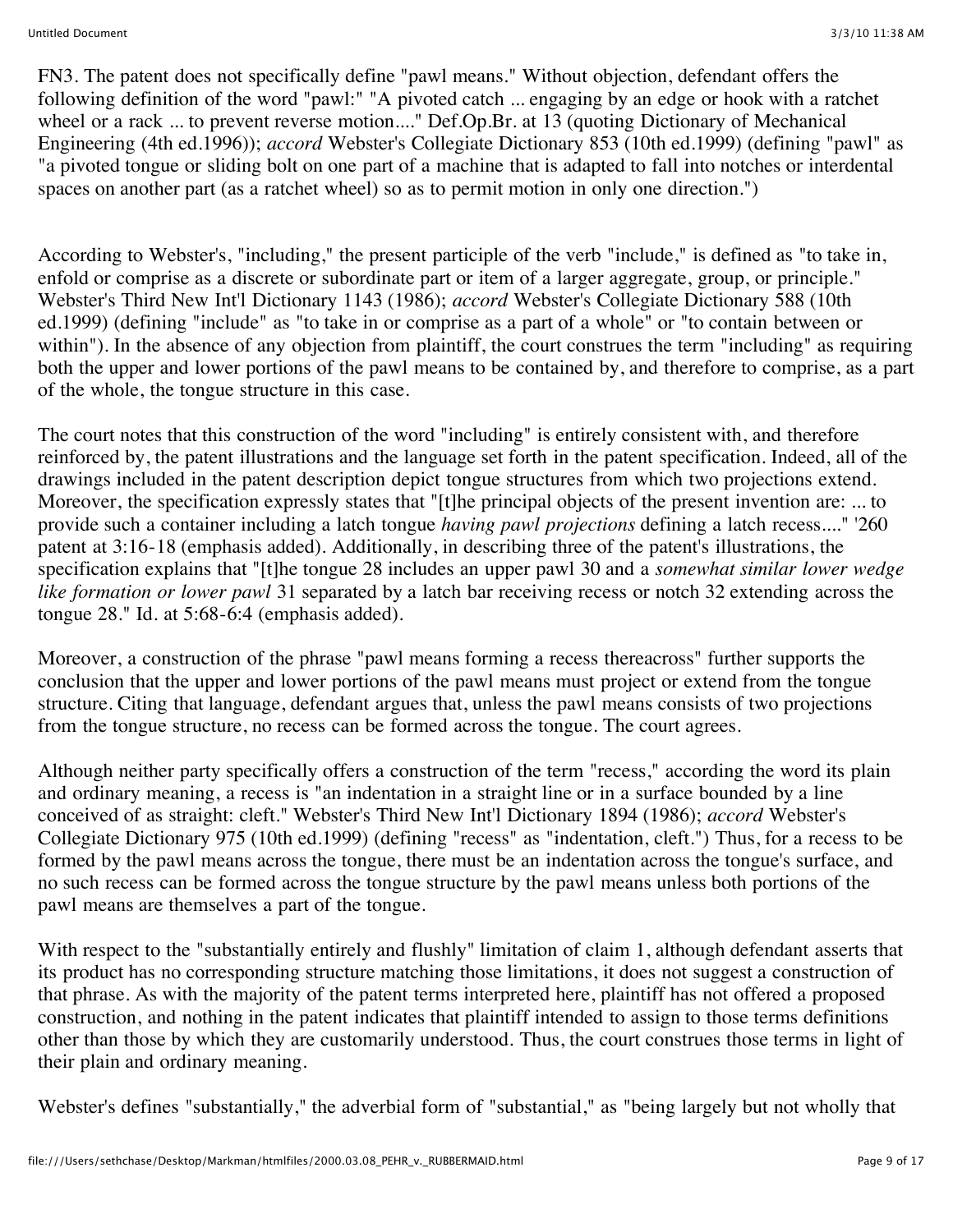which is specified." Webster's Collegiate Dictionary 1174 (10th ed.1999). "Entirely" is defined as "to the full or entire extent: completely." Id. at 387. "Flushly," the adverbial form of "flush," is defined as "having or forming a continuous plane or unbroken surface." Id. at 449. Thus, the court construes the phrase "substantially entirely and flushly" as requiring the lid's latch bar to fit within the recess formed across the tongue in a manner that creates an almost completely continuous plane with the outer, front side of the container.

### **B. Literal Infringement**

[11] Having determined the scope and meaning of the relevant claims, the court turns next to the second step of the infringement analysis: comparing the claims as construed to Rubbermaid's allegedly infringing products. Markman, 52 F.3d at 976. To establish literal infringement, "the accused device [must] contain each limitation of the claim exactly; any deviation from the claim precludes a finding of literal infringement." Litton Systems, Inc. v. Honeywell, Inc., 140 F.3d 1449, 1454 (Fed.Cir.1998). Because the "determination of whether the properly construed claims read on the accused device [ ] is a question of fact, ... summary judgment of non-infringement can only be granted if, after viewing the alleged facts in the light most favorable to the non-movant, there is no genuine issue whether the accused device is encompassed by the claims." Pitney Bowes, Inc. v. Hewlett-Packard Co., 182 F.3d 1298, 1304 (Fed.Cir.1999).

### *1.* The '041 Patent

[12] Defendant argues that its products do not literally infringe claim 4 of the '041 patent because they lack a required element of the claim. Specifically, defendant maintains that its allegedly infringing *Actionpacker* (R)) products do not "hav[e]" a ridge that "extend[s] outwardly across said tongue" as required by claim 4 of the '041 patent. Plaintiff disagrees and instead insists that defendant's containers literally infringe because, according to plaintiff, the front portion of defendant's latch block constitutes a "ridge" that meets the precise language of claim 4 because it (1) extends outwardly opposite the rear surface of the tongue, (2) extends across the tongue, and (3) is generally parallel to and in a spaced relation to the tooth located on the distal end of the tongue.

More specifically, plaintiff claims that when the lid of the Rubbermaid container is in a closed configuration, the lid's latch bar sits "above a structure that is *connected* to the base of the latch tongue." Pl.Mem. in Opp. at 4, para. 15 (emphasis added). This structure is, according to plaintiff, identical to the lower ridge disclosed in claim 4 of the '041 patent, and thus literally infringes plaintiff's patent. Defendant denies plaintiff's characterization of its product, and notes that the structure to which plaintiff refers is not a part of the tongue, but is instead the front wall of the latch block, and therefore a part of the closure device as a whole. Furthermore, because the front wall of the latch block does not itself project from the tongue of the latch mechanism, defendant maintains, it is impossible for it to be considered as "extending outward and in a direction opposite the rear surface of the tongue." Def.Resp. at 4. Finally, defendant contends, the front wall does not extend "across said tongue" because it does not reach from one side of the tongue to the other.

The court finds its construction of the terms "having," "extending outwardly," and "across said tongue" dispositive of the literal infringement issue and concludes that, as a matter of law, defendant's products do not literally infringe claim 4 of the '041 patent. To that end, the court believes that plaintiff's arguments to the contrary miss the mark because they fail to address what the court deems determinative of the analysis, that is, whether the tongue of the defendant's closure mechanism "ha[s]" a ridge that "extend[s] outwardly" and "across" the tongue as those terms are used in the patent.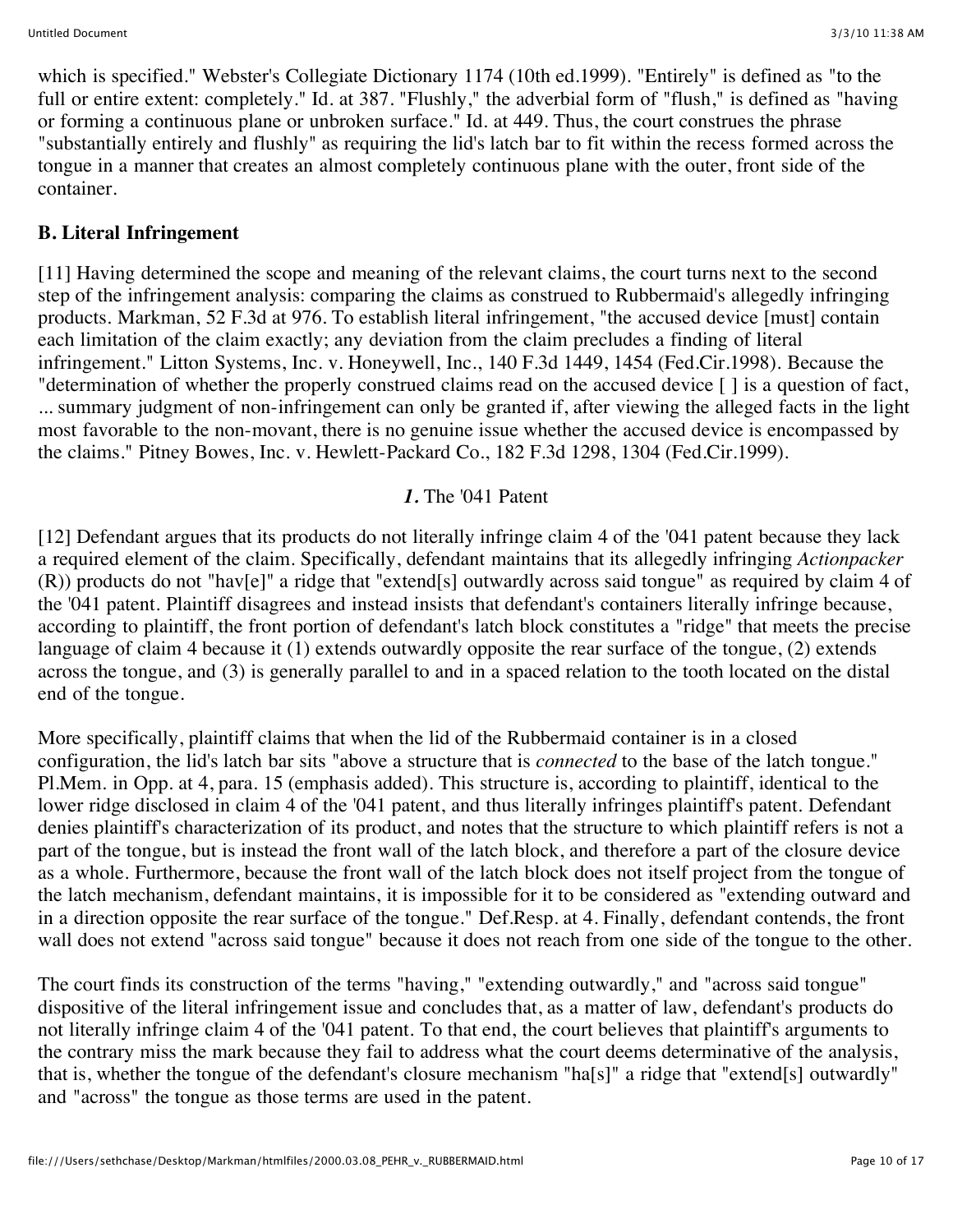The court notes that, although it agrees with plaintiff's contention that the front wall of defendant's latch block is connected to the tongue, it does not agree that the manner in which it is connected means that the tongue "has" a ridge. Instead, the court concludes that to "have" a ridge, and thus to literally infringe claim 4 of the '041 patent, the tongue would be required to contain or include the front wall of the latch block, not merely be connected to it by virtue of the tongue's inclusion as part of the latch block as a whole. An inspection of defendant's product reveals that, rather than "having" the front wall of the closure device, the element plaintiff maintains is identical to the "ridge" claimed in the '041 patent, the tongue and the front wall are separate parts of the latch block as a whole. Indeed, while the latch block of defendant's device "has" both a tongue and a front wall, the tongue does not itself "have" the front wall.FN4

FN4. In its papers, defendant offers an analogy to assist the court in determining whether its product literally infringes claim 4 of the '041 patent. Altered here slightly to more adequately emphasize the relevant point, the court has considered defendant's extrapolation of the plaintiff's argument to the components of an automobile.

A car is comprised of several parts, including, for example, doors, windows, a trunk, and a hood. Taken to its logical extreme, plaintiff's argument would compel the conclusion that the trunk of the vehicle "has" the hood. Such an assertion is implausible. Instead, it is the car that "has" both the hood as well as the trunkboth elements are included or contained as a part of the vehicle as a whole.

Application of the court's construction of the "extending outwardly" and "across said tongue" language to defendant's closure device compels the same result. Indeed, because the court has construed those terms as supporting the interpretation that the ridge must be a part of the tongue, and because, as set forth above, the accused devices do not precisely match that limitation, plaintiff cannot, as a matter of law, demonstrate literal infringement. Accordingly, the court grants defendant's motion for summary judgment on the issue of literal infringement of claim 4 of the '041 patent. FN5

FN5. In its opening brief defendant argues that, in addition to not "having" a ridge "extending outwardly across [the] tongue," its product does not literally infringe for the additional reason that it does not exhibit the third characteristic of the ridge, that is, the front wall of defendant's latch block is not "generally parallel to ... [the] tooth." Defendant did not, however, request the court to construe that phrase, and, rather than offering the court a proposed construction of that language in his response, plaintiff merely asserts that defendant's product meets that limitation, a contention with which defendant disagrees.

Because neither party has presented the court with a proposed construction of that phrase, the court did not address the matter in the claim construction section above. To the extent that interpretation of "generally parallel to ... [the] tooth" is somehow helpful or even necessary to the court's resolution of defendant's motion, the court will construe the phrase.

As with the other terms the court has been called upon to construe, the phrase "generally parallel to ... said tooth" is not defined in the patent or its specification, and nothing therein suggests that Mr. Pehr intended those words to be accorded anything other than their customary meaning. According to Webster's, "generally" is defined as "in disregard of specific instances and with regard to an overall picture," Webster's Collegiate Dictionary 485 (10th ed.1999), and "parallel" is defined as "extending in the same direction, everywhere equidistant, and not meeting." Id. at 842. Thus, as it modifies the ridge, the court construes the phrase "generally parallel to ... said tooth" as requiring the ridge to extend outwardly in a direction that is, overall, equidistant from the lower side of the tongue's tooth.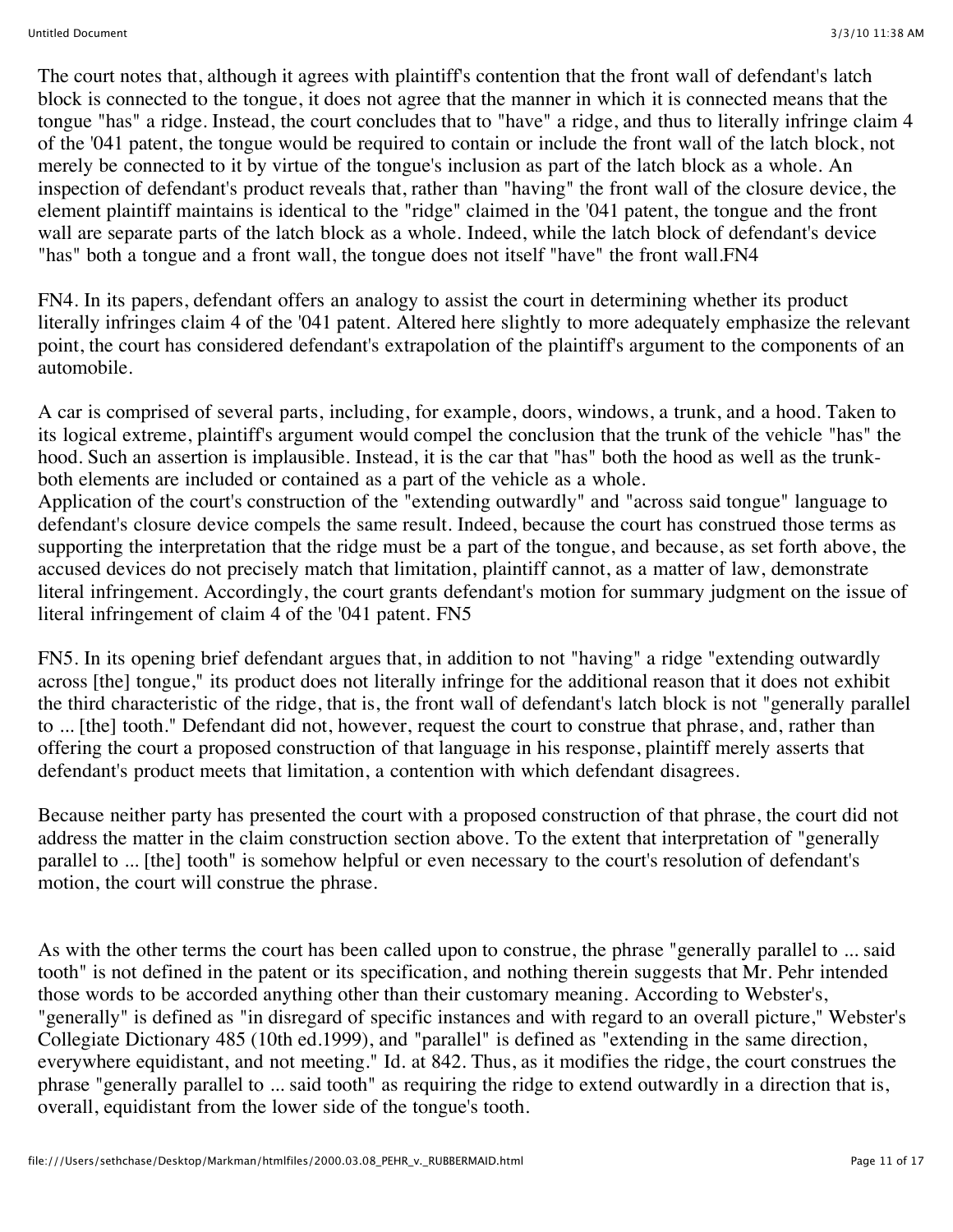The court agrees with defendant's contention that the front wall of its latch block is not "generally parallel to" the lower side of the tooth. Instead, because the front wall extends in a vertical direction from the base of the latch block, the front wall is perpendicular to, not parallel to, the lower side of the tooth. Accordingly, the court concludes that defendant's product does not literally infringe for the additional reason that it lacks this element as required by the '041 patent.

#### *2.* The '260 Patent

[13] The parties do not seriously dispute that the "ridge" structure referred to in claim 4 of the '041 patent corresponds to the lower portion of the pawl means claimed in the '260 patent. Accordingly, and for substantially the same reasons that summary judgment is appropriate on plaintiff's literal infringement claim with respect to the '041 patent, the court likewise grants defendant's motion for summary judgment with respect to literal infringement of the '260 patent. More specifically, because the tongues of the accused devices do not "includ[e]" the lower portion of a pawl means as that term is used in the patent, defendant's products lack a required element of independent claim 1 of the '260 patent. In fact, contrary to plaintiff's claim that what plaintiff calls the "lower pawl means" of defendant's mechanism "is molded to and *is a permanent part of the tongue,*" Pl.Mem. in Opp. at 13 (emphasis added), that component of defendant's latch block is not, in fact, a part of the tongue, but is instead a part of the latch block, and for that reason, does not literally infringe.

Plaintiff's assertions regarding the existence of the recess-formed-across-the-tongue-structure-by-the-pawlmeans are similarly unpersuasive. Indeed, despite plaintiff's bald assertion that, on the accused products, the "lower pawl means rises nearly half-way up the height of the tongue and extends outward *from* the tongue across the entire front surface of the tongue," Pl.Mem. in Opp. at 13 (emphasis added), the court concludes otherwise. First, and as set forth in more detail above, the tongues of the accused products do not include a lower projection that extends outwardly opposite the rear surface of the tongue, and certainly do not have a lower projection extending *from* the tongue. Instead, the front wall of the accused latch mechanisms extends vertically from the base of the latch block-not *from* the tongue as asserted by plaintiff. Because the court concludes that to literally infringe, a lower portion of the pawl means must extend from the tongue of the latch mechanism itself, plaintiff's contention that a recess can be formed by the pawl means across the tongue is contrary to the court's construction of the terms of the '260 patent and is, therefore, unavailing.

Because the court finds that the tongue structure of the accused products do not "includ[e]" a lower portion of a pawl means and thus do not literally infringe independent claim 1 of the '260 patent, defendant's products cannot, as a matter of law, literally infringe any of its dependent claims. *See, e.g.,* Becton Dickinson and Co. v. C.R. Bard, Inc., 922 F.2d 792, 798 (Fed.Cir.1990) (citing Wahpeton Canvas Co. v. Frontier, Inc., 870 F.2d 1546, 1552 n. 9, (Fed.Cir.1989)) ("One who does not infringe an independent claim cannot infringe a claim dependent on (and thus containing all the limitations of) that claim."). Accordingly, defendant is entitled to summary judgment on the issue of literal infringement with respect to claims 2 and 3 of the '260 patent as well.

The court further notes that, although defendant raised the issue in its opening brief, plaintiff does not appear to contend that defendant's device literally infringes with respect to claim 1's limitation requiring the lid having "a bar sized and shaped to be received substantially entirely and flushly within said recess." Instead, plaintiff addresses the issue only in arguing that "Rubbermaid is incorrect that its bar is not an equivalent to the claimed element, which states: 'a bar sized and shaped to be received substantially entirely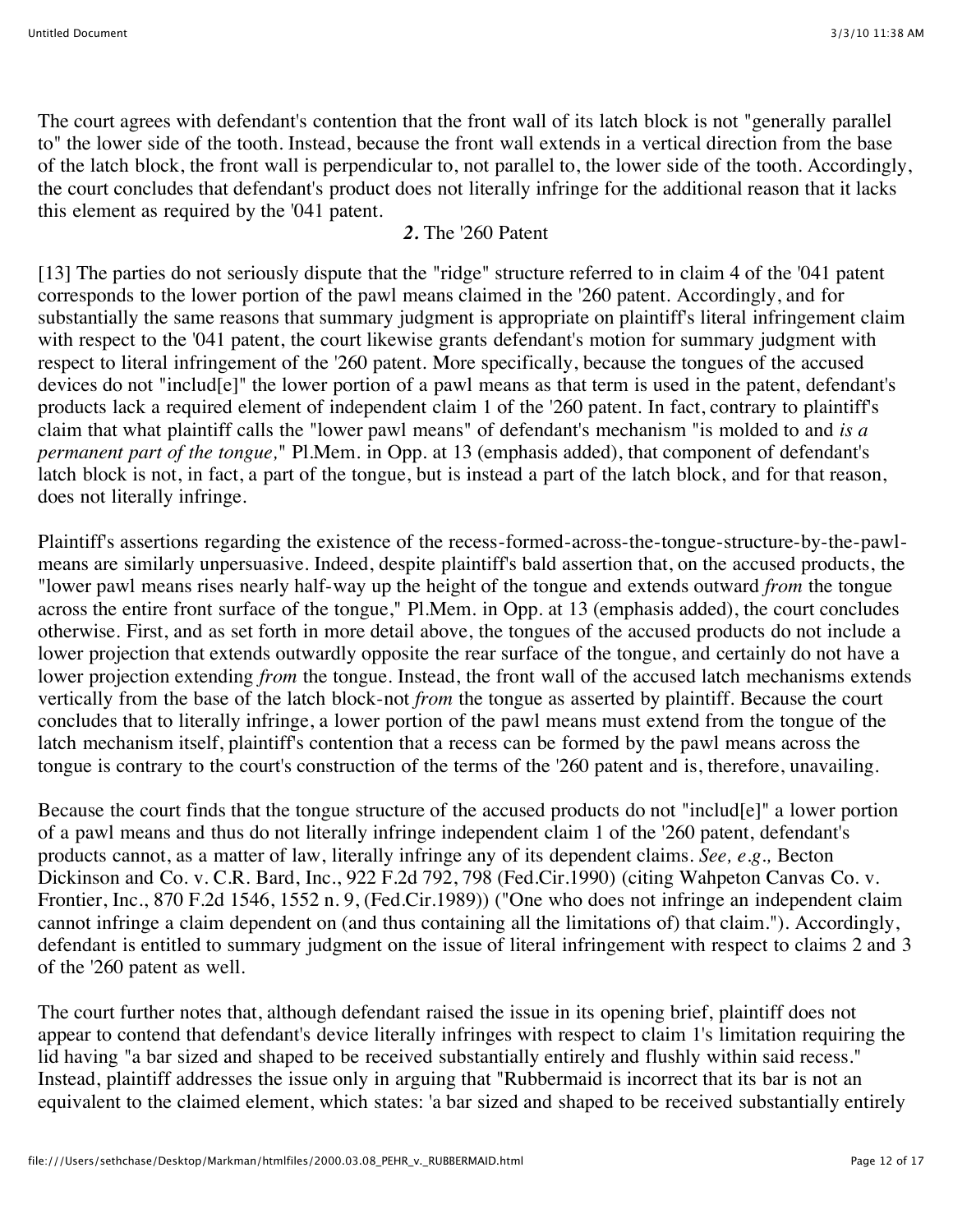and flushly within said recess.' " Pl.Mem. in Opp. at 16. Thus, because plaintiff appears to concede that defendant's product does not have a component identical to the above-claimed bar, summary judgment of literal non-infringement would be appropriate on that basis alone. *See, e.g.,* Overhead Door Corp. v. Chamberlain Group, Inc., 194 F.3d 1261, 1269 (Fed.Cir.1999) ("Literal infringement of a claim requires that every limitation recited in the claim appear in the accused device, i.e., that the properly construed claim reads on the accused device exactly.") Moreover, because the court concludes that defendant's products lack at least one of the required elements of claim 1-i.e., the tongue of the accused devices do not "includ[e]" a lower portion of a pawl means-the court need not also determine whether the latch bar of defendant's lid meets the "substantially entirely and flushly" limitation of claim 1 for purposes of defendant's motion for summary judgment of literal non-infringement.

Were the court to consider the question, however, it is unlikely that plaintiff's claim with respect to the "substantially entirely and flushly" limitation would survive summary judgment of literal non-infringement in any event. More specifically, because the latch bar found on defendant's products does not fit "substantially entirely and flushly" within the space formed between the front wall and the tongue of the latch block, it does not exactly match the limitations set forth in claim 1 of the '260 patent. Indeed, unlike plaintiff's latch bar, when defendant's lid is in the closed configuration, a substantial portion of the upper side of the bar is exposed. Thus, defendant's products lack another element required by claim 1 of the '260 patent, and for that additional reason, defendant's motion for summary judgment with respect to plaintiff's claim of literal infringement of the '260 patent is granted.

## **C. Doctrine of Equivalents**

#### *1. All-Elements Rule*

[14] Under the doctrine of equivalents, a product that does not literally infringe "the express terms of a patent claim may nonetheless be found to infringe if there is 'equivalence' between the elements of the accused product or process and the claimed elements of the patented invention." Ethicon Endo-Surgery, Inc. v. United States Surgical Corp., 149 F.3d 1309, 1315 (Fed.Cir.1998) (quoting Warner-Jenkinson Co., Inc. v. Hilton Davis Chemical Co., 520 U.S. 17, 21, 117 S.Ct. 1040, 137 L.Ed.2d 146 (1997)). The doctrine of equivalents exists "to prevent a 'fraud on the patent' when an accused infringer is 'stealing the benefit of the invention' by making insubstantial changes that avoid the literal scope of the claims." EMI Group North America, Inc. v. Intel Corp., 157 F.3d 887, 896 (Fed.Cir.1998) (citations omitted).

[15] As set forth above, infringement under the doctrine of equivalents will lie where the differences between the accused device and the claimed product are insubstantial. Often utilized by courts to determine whether the asserted differences are sufficiently insubstantial is the tripartite "function/way/result" test: that is, an accused device infringes under the doctrine of equivalents if it performs substantially the same function in substantially the same way to achieve substantially the same result as each element of the claimed invention. Overhead Door Corp. v. Chamberlain Group, Inc., 194 F.3d 1261, 1270 (Fed.Cir.1999) (citing Graver Tank & Mfg. Co., Inc. v. Linde Air Products Co., 339 U.S. 605, 608, 70 S.Ct. 854, 94 L.Ed. 1097 (1950)).

In *Warner-Jenkinson,* the Supreme Court clarified the doctrine of equivalents and emphasized the importance of the so-called "all-elements" rule, explaining that

[e]ach element contained in a patent claim is deemed material to defining the scope of the patented invention, and thus the doctrine of equivalents must be applied to individual elements of the claim, not to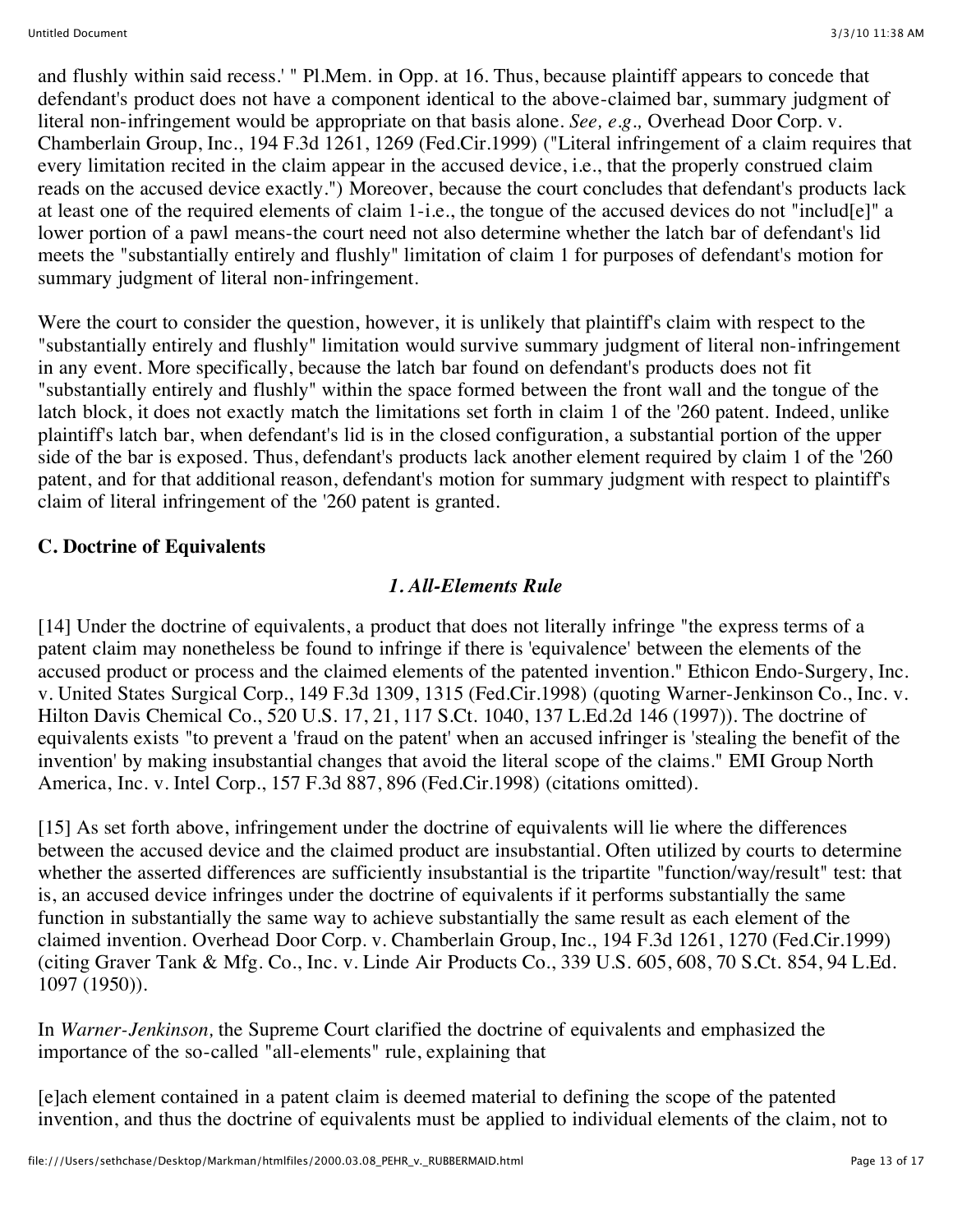the invention as a whole. It is important to ensure that the application of the doctrine, even as to an individual element, is not allowed such broad play as to effectively eliminate that element in its entirety.

Warner-Jenkinson, 520 U.S. at 29, 117 S.Ct. 1040.

Mr. Pehr argues that even if Rubbermaid's *Actionpacker* (R) products do not literally infringe claim 4 of the '041 patent and claims 1-3 of the '260 patent, they infringe under the doctrine of equivalents. Defendant disagrees that the latch mechanisms on its products are equivalent to those disclosed in plaintiff's patents, and argues that, in any event, plaintiff has failed to demonstrate the existence of a triable fact issue with respect to the equivalence doctrine. More specifically, defendant points out that plaintiff submitted with his papers no material evidence to support his contentions regarding the alleged equivalency of Rubbermaid's latch mechanisms to those claimed in the '041 and '260 patents. Indeed, the only evidence relevant to the infringement analysis on the summary judgment record consists of the '041 and '260 patents and their corresponding prosecution histories, plaintiff's responses to defendant's first and second sets of interrogatories, FN6 an exemplarof one of defendant's *ActionPacker* (R) products, and various photographs, diagrams and other depictions of defendant's allegedly infringing latch closure mechanism.

FN6. Despite plaintiff's representations to the contrary as set forth in his motion for leave to file a sur-reply, the court notes that, in response to defendant's motion, plaintiff did not, in fact, refer to his answers to defendant's interrogatories as factual support for his equivalence theory. Instead, plaintiff submitted and referred the court to his interrogatory responses only in contradicting defendant's assertion that plaintiff waived his doctrine of equivalents claims by not raising those claims in response to defendant's interrogatory questions. Because in his response to defendant's motion plaintiff did not cite his interrogatory answers as evidence to support his doctrine of equivalents claims to satisfy his summary judgment burden, the court need not so consider them. Out of an abundance of caution, however, the court will treat plaintiff's interrogatory responses as if they had been proffered as evidence of plaintiff's equivalence theory.

[16] [17] According to the general principles governing the resolution of summary judgment motions, Rubbermaid may prevail on its motion by establishing the "absence of evidence to support the nonmoving party's [Mr. Pehr's] case" with respect to an issue-in this case, infringement-on which Mr. Pehr will bear the burden of proof at trial. Celotex, 477 U.S. at 325, 106 S.Ct. 2548. Moreover, it is well-settled that, on a motion for summary judgment of non-infringement under the doctrine of equivalents, "[the patentee] ha[s] a duty to submit evidence tending to show equivalence with respect to limitations not literally met by the accused infringing device." General Mills, Inc. v. Hunt-Wesson, Inc., 103 F.3d 978, 985 (Fed.Cir.1997); *accord* Zelinski v. Brunswick Corp., 185 F.3d 1311, 1317 (Fed.Cir.1999) (affirming district court's grant of summary judgment of non-infringement; conclusory statement by patent attorney expert insufficient to raise issue of material fact on equivalence claim); Intellicall, Inc. v. Phonometrics, Inc., 952 F.2d 1384, 1389 (Fed.Cir.1992) (summary judgment of non-infringement appropriate where patentee fails to produce any evidence of equivalency). Indeed, to survive summary judgment on the issue of infringement under the doctrine of equivalents, "there must be sufficient substance, other than attorney argument, to show that the issue requires trial." Glaverbel Societe Anonyme v. Northlake Marketing & Supply, Inc., 45 F.3d 1550, 1562 (Fed.Cir.1995).

[18] Considering the evidence on the summary judgment record before the court, the court concludes that plaintiff has failed to submit sufficient evidence from which a reasonable factfinder could determine that the ridge/lower portion of the pawl means of the patents-in-suit are met equivalently by the front wall portion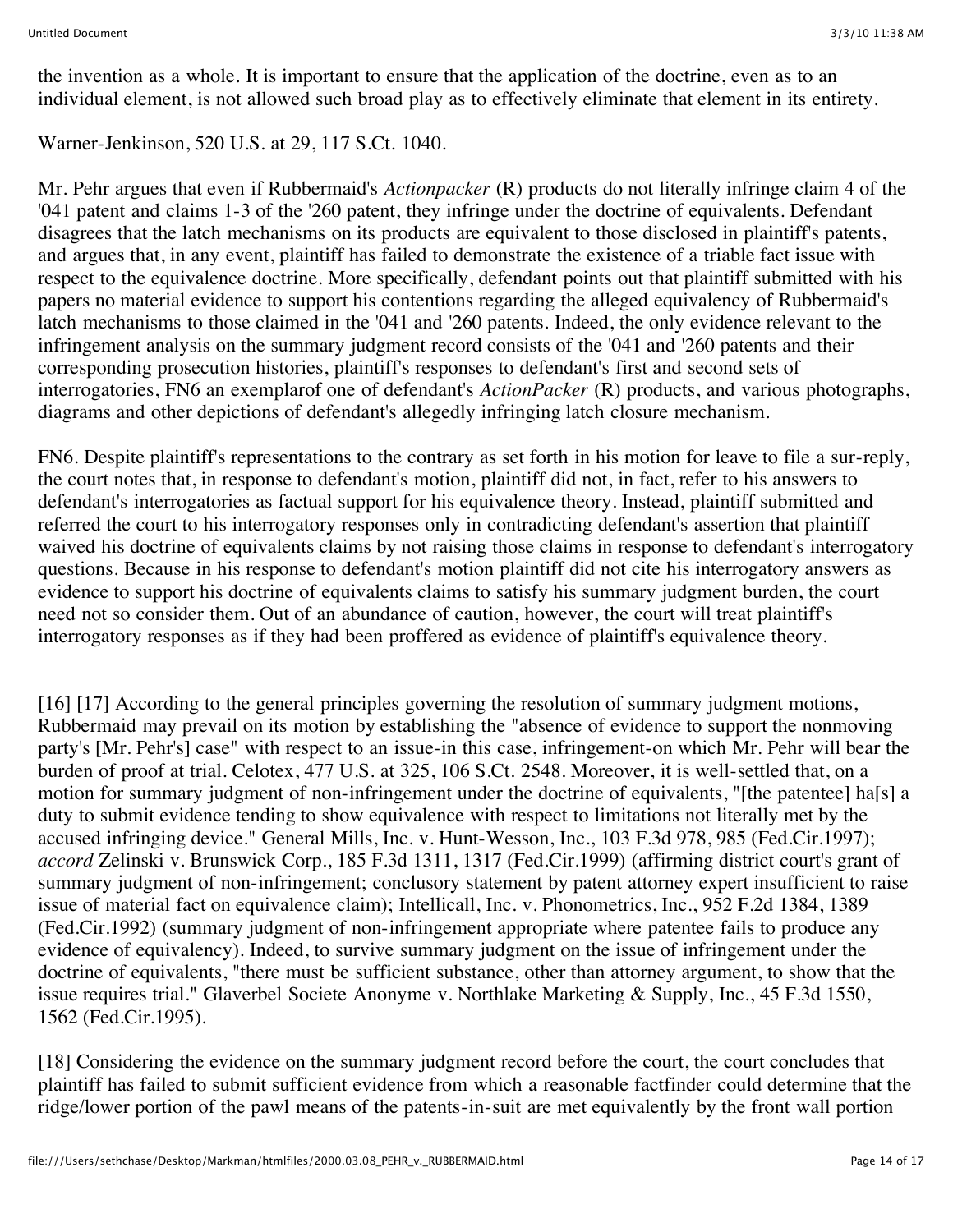of Rubbermaid's latch blocks. To that end, the court finds plaintiff's responses to defendant's interrogatories wholly insufficient to constitute competent evidence to support his equivalency theory. Indeed, the only relevant language found in those responses include such statements as:

To the extent claim [4] of U.S.Patent No. 4,925,041 and claims 1-3 of U.S.Patent No. 5,137,260 are found not to be literally infringed, then the same claims are infringed under the doctrine of equivalents. Each of the elements of the Asserted Claims, or its equivalent, is found in models 1185 and 1186 of Rubbermaid's ActionPacker containers.

Ex. K to Pl.Mem. in Opp. at 7. Without more, such conclusory assertions are insufficient to defeat summary judgment. *See, e.g.,* Zelinski, 185 F.3d at 1317 ("expert's assertion without any further explanation that '[b]ecause there is literal infringement, there is infringement under the doctrine of equivalents' " too conclusory to constitute sufficient evidence of equivalency to avoid summary judgment).

Plaintiff has further failed to come forward with specific facts from which the trier of fact could conclude that the latch bar of defendant's closure device differs only insubstantially from that claimed in the '260 patent. Instead, plaintiff offers only the arguments set forth in his papers to support his theory that the latch bars are equivalent despite their physical differences. Such a showing is insufficient to avoid summary judgment. *See, e.g.,* Glaverbel, 45 F.3d at 1562. As a result, plaintiff has failed to demonstrate the existence of a triable fact issue with respect to infringement of the patents-in-suit under an equivalency theory, and defendant is entitled to summary judgment of non-infringement with respect to plaintiff's doctrine of equivalents claims.

## *2. Motion for Leave to File Sur-reply*

Plaintiff has filed a motion requesting leave to file a sur-reply to defendant's reply brief. Citing his responses to defendant's interrogatories, plaintiff challenges defendant's assertion in its reply brief that plaintiff has failed to provide sufficient evidence to avoid summary judgment as "deceptive and grossly inaccurate." Pl. Proposed Sur-reply at 1. In case the court is inclined to agree with defendant's assessment of the matter, however, plaintiff urges the court to consider plaintiff's affidavit attached to his proposed surreply as further evidence to support his doctrine of equivalents theory.

[19] There is no provision in the local rules of this court for the filing of surreplies; in fact, District of Kansas Rule 7.1 allows only for the filing of motions, responses, and replies. *See* D.Kan.Rule 7.1. Leave to file a surreply is generally only granted in "rare circumstances" as where the movant "improperly raises new arguments in a reply." Humphries v. Williams Natural Gas Co., No. 96-4196-SAC, 1998 WL 982903, at (D.Kan. Sept. 23, 1998).

[20] Plaintiff contends that the court should grant his motion for leave to file a surreply because defendant improperly raised the "sufficiency of the evidence on the summary judgment record" argument for the first time in its reply brief. For this reason, plaintiff claims, he should be allowed the opportunity to respond to and refute this argument. This assertion is utterly groundless. That it was only after plaintiff responded to defendant's motion for summary judgment that an assessment of the sufficiency of the evidence offered by plaintiff to avoid summary judgment could be made does not mean that defendant improperly raised the issue for the first time in its reply brief. In fact, defendant clearly set forth plaintiff's evidentiary burden on summary judgment in its opening brief. Def.Mem. in Supp. at 7. Thus, plaintiff was on notice that, to avoid summary judgment on his infringement claims, he was required to come forward with sufficient evidence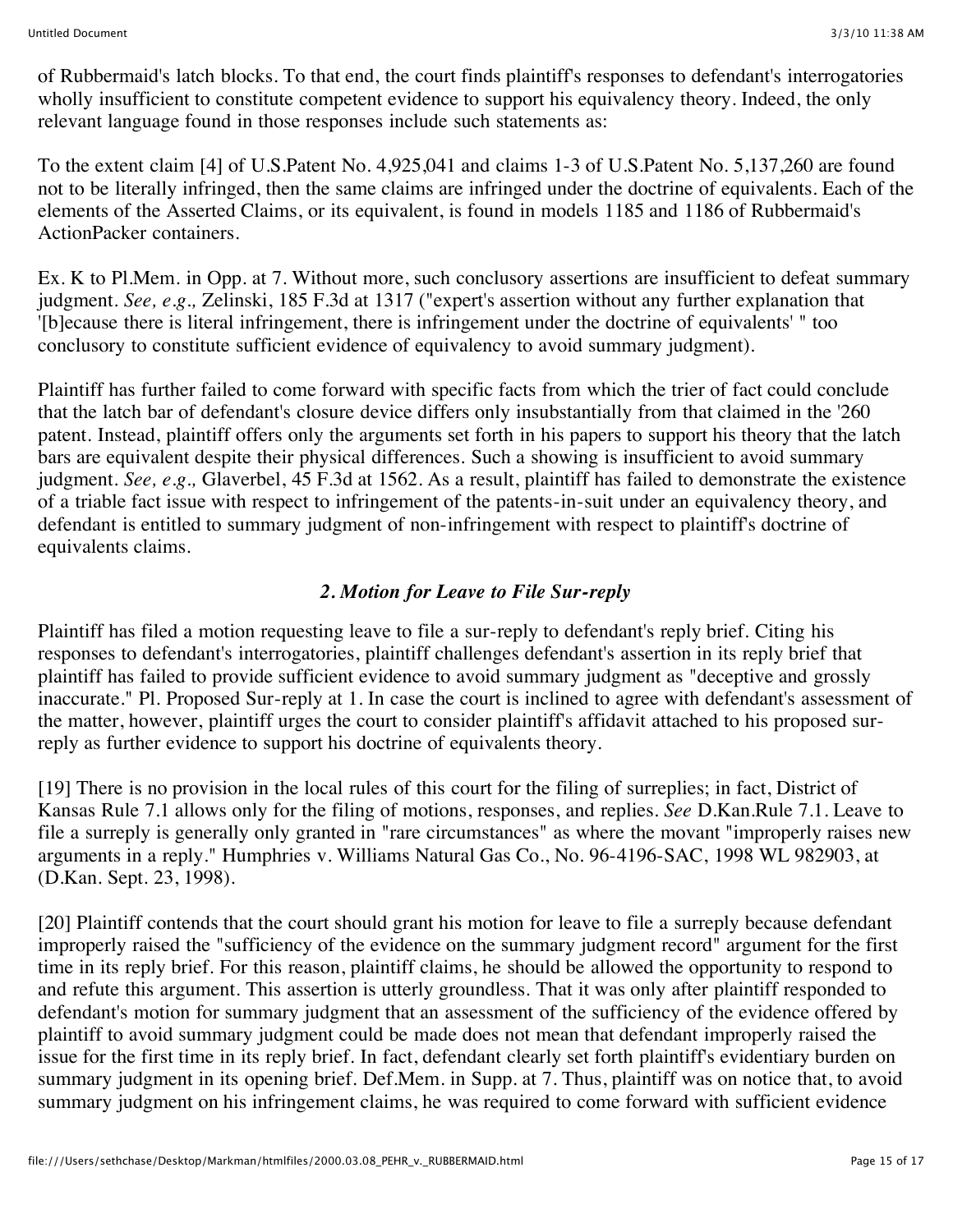from which a reasonable factfinder could infer that defendant's products infringe the patents-in-suit either literally or equivalently. Accordingly, because defendant did not raise a new argument or theory in support of its motion for summary judgment, plaintiff is not entitled to file a surreply. For this reason, plaintiff's motion for leave to file a sur-reply is denied.FN7

FN7. The court further notes that although Mr. Pehr's affidavit could have easily been secured at any time and therefore filed with his memorandum in opposition to defendant's motion for summary judgment, plaintiff failed to do so, and instead chose to rest upon the wholly conclusory statements set forth in his answers to defendant's interrogatories, which, as the court explained above, are insufficient to create a triable fact issue with respect to plaintiff's equivalence claims. In his papers, plaintiff has offered no explanation as to why he did not file his affidavit in response to defendant's motion.

Out of an abundance of caution, however, the court has read plaintiff's sur-reply as well as his attached affidavit and finds that, were it to grant plaintiff's motion for leave to file a sur-reply and consider plaintiff's affidavit filed therewith as evidence to support his doctrine of equivalents theory, its resolution of defendant's motion with respect to infringement by equivalence would not change. Indeed, contrary to his assertions that the statements set forth in Mr. Pehr's affidavit are sufficient to create an issue of material fact, the court finds the statements set forth in Mr. Pehr's affidavit too conclusory to support that contention.

As set forth above, the burden of demonstrating infringement is on the patentee. Here, to defeat Rubbermaid's motion for summary judgment, Mr. Pehr was required to come forward with specific facts from which a reasonable factfinder could conclude that the *ActionPacker* (R) latch mechanisms met all of the '041 and '260 patents' limitations at least equivalently. *See* Zelinski, 185 F.3d at 1317; Intellicall, 952 F.2d at 1389. Mr. Pehr's affidavit fails to satisfy that burden: his statements are either wholly conclusory or incomplete. Indeed, although in some instances his affidavit addresses the "function" prong of the doctrine of equivalents test as it relates to an allegedly equivalent structure found on the accused devices, it does not address the corresponding "way" or "result" prongs of the tripartite test. Regarding other disputed elements of his invention, specific facts to support Mr. Pehr's assertions of equivalency are not offered at all. Instead, Mr. Pehr simply states that certain elements of his patent are met equivalently by a structure of defendant's product "because it performs substantially the same function, in substantially the same way and accomplishes substantially the same result." Such statements are mere recitations of the legal test of equivalency rather than evidence establishing precisely, or even vaguely, *how* the cited structures equivalently meet the limitations of the disputed claims in terms of similarity of function, way, or result, and are, for that reason, wholly insufficient to create an issue of material fact for trial.

Accordingly, the court concludes that, even if it were to consider plaintiff's affidavit in addition to the wholly conclusory responses to defendant's first and second sets of interrogatories, summary judgment in favor of defendant on the issue of non-infringement under the doctrine of equivalents must be granted. Plaintiff has simply failed to submit sufficient evidentiary facts from which a reasonable factfinder could determine that the disputed limitations of the patents in suit are met equivalently by corresponding structures of Rubbermaid's latch blocks. As a result, plaintiff has failed to demonstrate the existence of a triable fact issue with respect to infringement under the doctrine of equivalents, and defendant is therefore entitled to summary judgment of non-infringement with respect to plaintiff's equivalency claims. FN8

FN8. Because the court concludes that Mr. Pehr has failed to demonstrate the existence of a material fact issue with respect to his doctrine of equivalents claims, the court need not address defendant's arguments